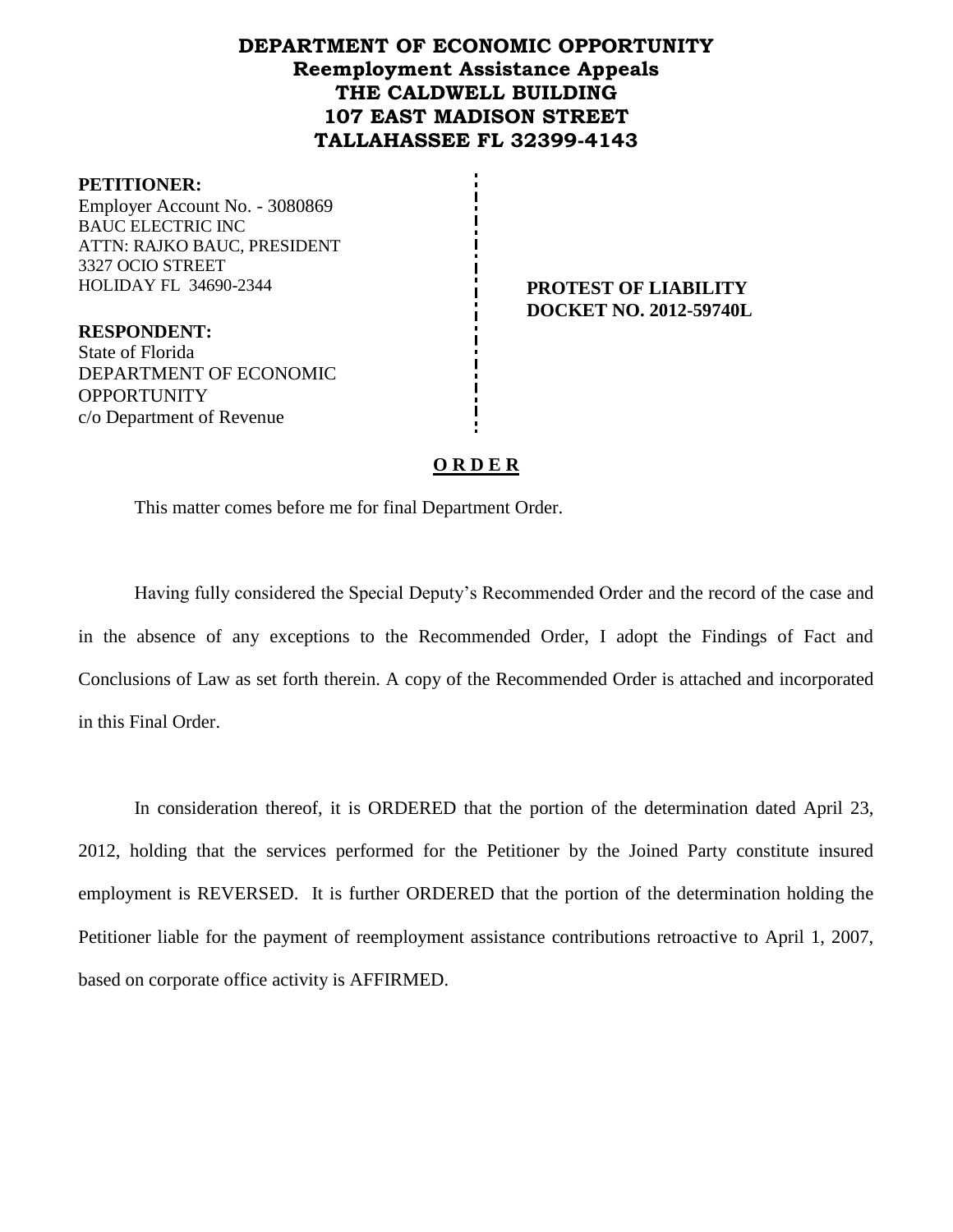#### **JUDICIAL REVIEW**

Any request for judicial review must be initiated within 30 days of the date the Order was filed. Judicial review is commenced by filing one copy of a *Notice of Appeal* with the DEPARTMENT OF ECONOMIC OPPORTUNITY at the address shown at the top of this Order and a second copy, with filing fees prescribed by law, with the appropriate District Court of Appeal. It is the responsibility of the party appealing to the Court to prepare a transcript of the record. If no court reporter was at the hearing, the transcript must be prepared from a copy of the Special Deputy's hearing recording, which may be requested from the Office of Appeals.

Cualquier solicitud para revisión judicial debe ser iniciada dentro de los 30 días a partir de la fecha en que la Orden fue registrada. La revisión judicial se comienza al registrar una copia de un *Aviso de Apelación* con la Agencia para la Innovación de la Fuerza Laboral [*DEPARTMENT OF ECONOMIC OPPORTUNITY]* en la dirección que aparece en la parte superior de este *Orden* y una segunda copia, con los honorarios de registro prescritos por la ley, con el Tribunal Distrital de Apelaciones pertinente. Es la responsabilidad de la parte apelando al tribunal la de preparar una transcripción del registro. Si en la audiencia no se encontraba ningún estenógrafo registrado en los tribunales, la transcripción debe ser preparada de una copia de la grabación de la audiencia del Delegado Especial [*Special Deputy*], la cual puede ser solicitada de la Oficina de Apelaciones.

Nenpòt demann pou yon revizyon jiridik fèt pou l kòmanse lan yon peryòd 30 jou apati de dat ke Lòd la te depoze a. Revizyon jiridik la kòmanse avèk depo yon kopi yon *Avi Dapèl* ki voye bay DEPARTMENT OF ECONOMIC OPPORTUNITY lan nan adrès ki parèt pi wo a, lan tèt *Lòd* sa a e yon dezyèm kopi, avèk frè depo ki preskri pa lalwa, bay Kou Dapèl Distrik apwopriye a. Se responsabilite pati k ap prezante apèl la bay Tribinal la pou l prepare yon kopi dosye a. Si pa te gen yon stenograf lan seyans lan, kopi a fèt pou l prepare apati de kopi anrejistreman seyans lan ke Adjwen Spesyal la te fè a, e ke w ka mande Biwo Dapèl la voye pou ou.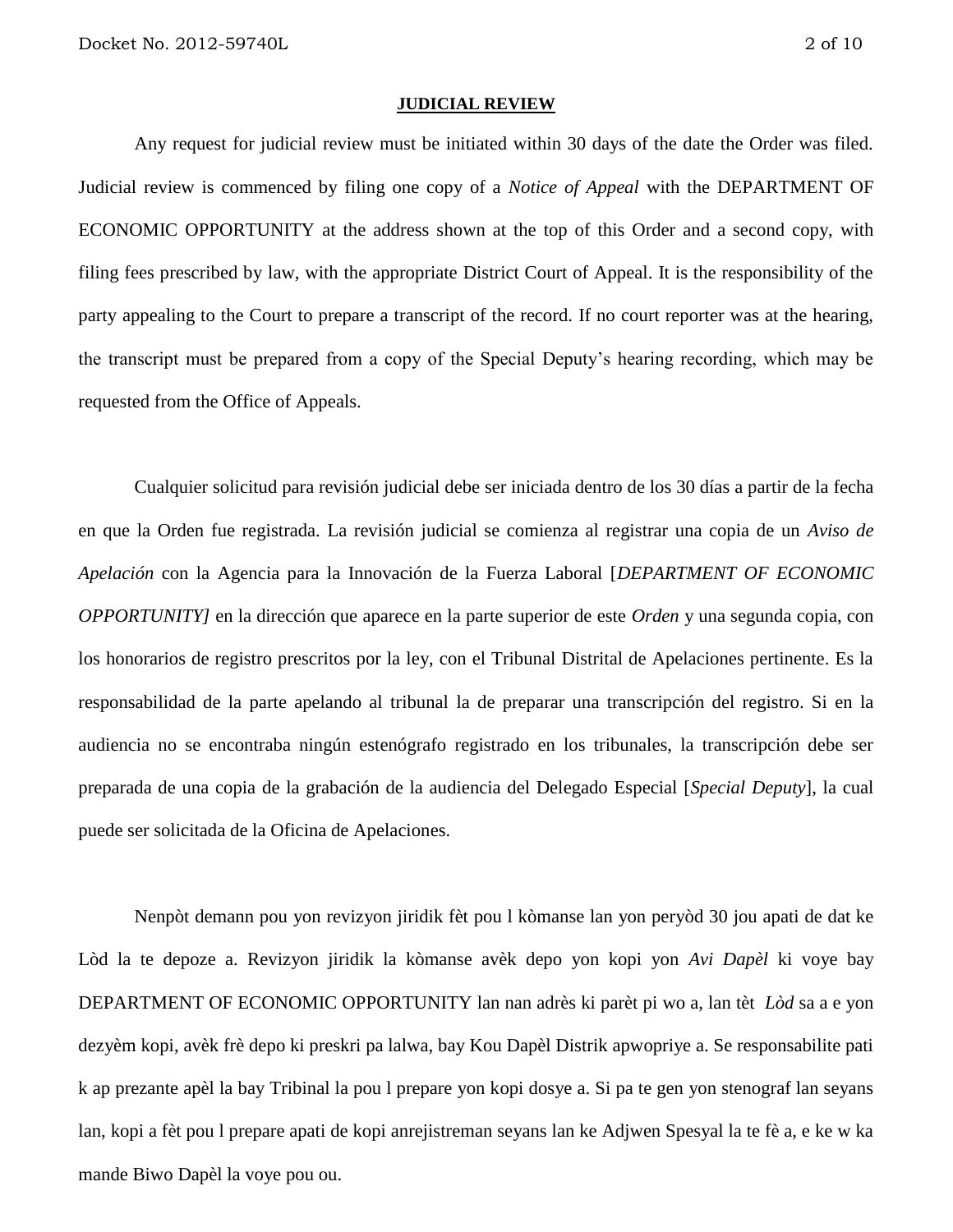DONE and ORDERED at Tallahassee, Florida, this \_\_\_\_\_\_\_ day of **September, 2012**.



Altemese Smith, Assistant Director, Reemployment Assistance Services DEPARTMENT OF ECONOMIC OPPORTUNITY

FILED ON THIS DATE PURSUANT TO § 120.52, FLORIDA STATUTES, WITH THE DESIGNATED DEPARTMENT CLERK, RECEIPT OF WHICH IS HEREBY ACKNOWLEDGED.

\_\_\_\_\_\_\_\_\_\_\_\_\_\_\_\_\_\_\_\_\_\_\_\_\_\_\_\_ \_\_\_\_\_\_\_\_\_\_\_\_ DEPUTY CLERK DATE

## **CERTIFICATE OF SERVICE**

**I HEREBY CERTIFY that true and correct copies of the foregoing Final Order have been furnished to the persons listed below in the manner described, on the \_\_\_\_\_\_\_ day of September, 2012**.

Shones b

SHANEDRA Y. BARNES, Special Deputy Clerk DEPARTMENT OF ECONOMIC **OPPORTUNITY** Reemployment Assistance Appeals 107 EAST MADISON STREET TALLAHASSEE FL 32399-4143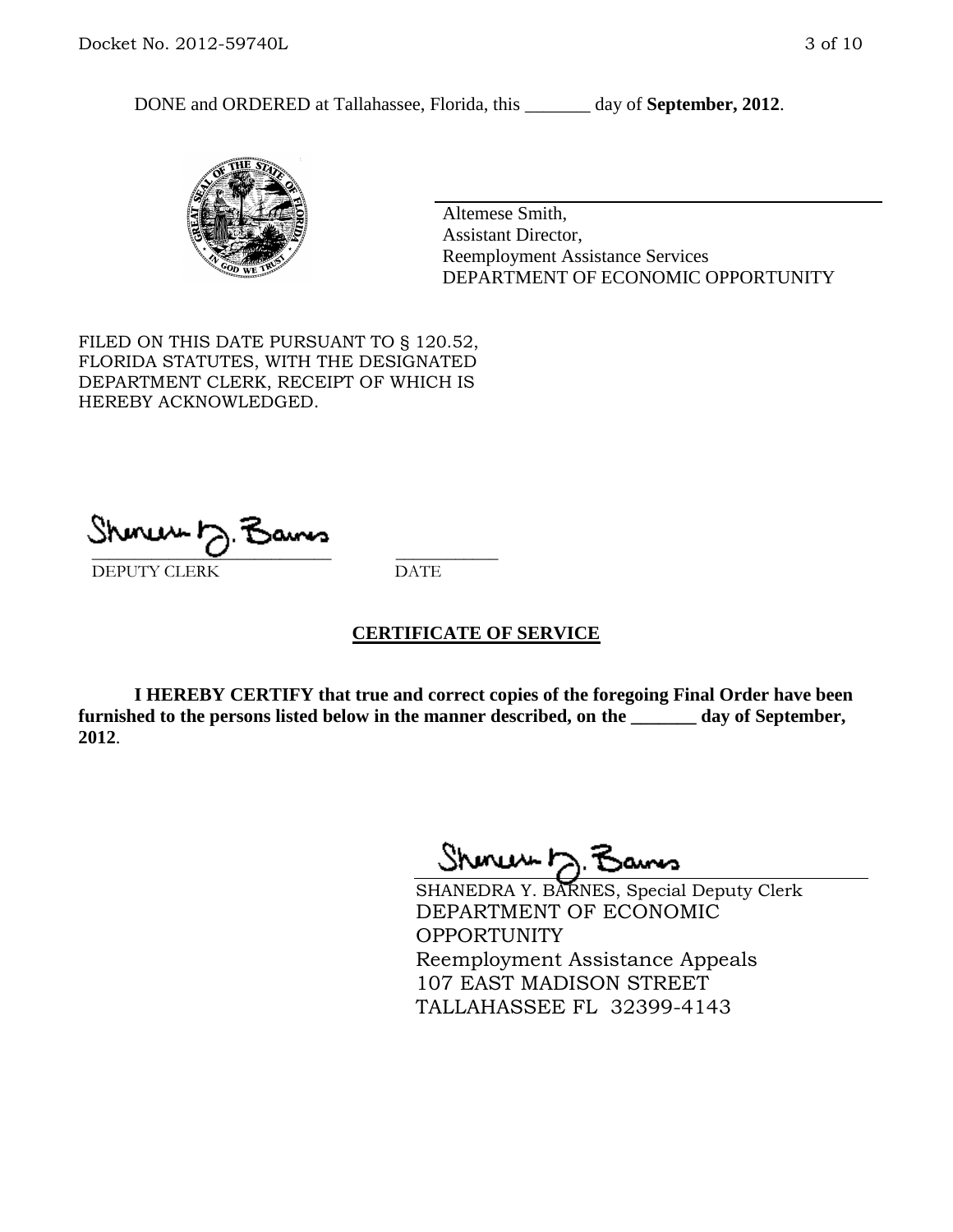Docket No. 2012-59740L 4 of 10

By U.S. Mail:

BAUC ELECTRIC INC ATTN: RAJKO BAUC, PRESIDENT 3327 OCIO STREET HOLIDAY FL 34690-2344

JASON ALBERT 11240 RAINBOW WOODS LOOP SPRING HILL FL 34609 DEPARTMENT OF REVENUE

ATTN: VANDA RAGANS - CCOC #1-4857 5050 WEST TENNESSEE STREET TALLAHASSEE FL 32399

DEPARTMENT OF REVENUE ATTN: MYRA TAYLOR PO BOX 6417 TALLAHASSEE FL 32314-6417

State of Florida DEPARTMENT OF ECONOMIC OPPORTUNITY c/o Department of Revenue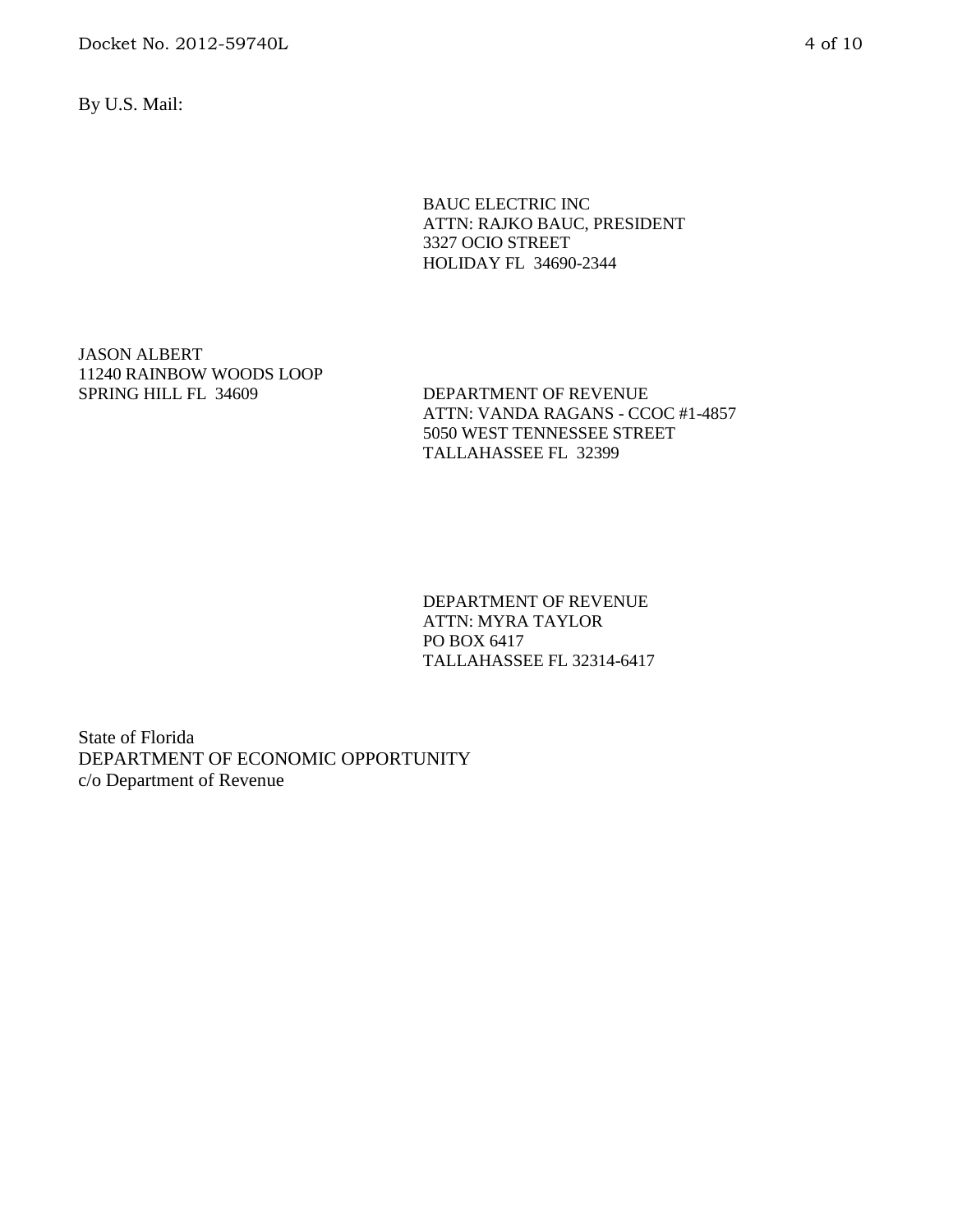# **DEPARTMENT OF ECONOMIC OPPORTUNITY Reemployment Assistance Appeals**

MSC 347 CALDWELL BUILDING 107 EAST MADISON STREET TALLAHASSEE FL 32399-4143

## **PETITIONER:**

Employer Account No. - 3080869 BUAC ELECTRIC INC ATTEN: RAJKO BUAC, PRESIDENT 3327 OCIO STREET HOLIDAY FL 34690-2344

> **PROTEST OF LIABILITY DOCKET NO. 2012-59740L**

## **RESPONDENT:**

State of Florida DEPARTMENT OF ECONOMIC **OPPORTUNITY** c/o Department of Revenue

# **RECOMMENDED ORDER OF SPECIAL DEPUTY**

TO: Assistant Director, Interim Executive Director, Reemployment Assistance Services DEPARTMENT OF ECONOMIC OPPORTUNITY

This matter comes before the undersigned Special Deputy pursuant to the Petitioner's protest of the Respondent's determination dated April 23, 2012.

After due notice to the parties, a telephone hearing was held on July 3, 2012. The Petitioner, represented by the Petitioner's president, appeared and testified. An accountant testified as a witness for the Petitioner. The Respondent, represented by a Department of Revenue Tax Specialist II, appeared and testified. The Joined Party did not appear.

The record of the case, including the recording of the hearing and any exhibits submitted in evidence, is herewith transmitted. Proposed Findings of Fact and Conclusions of Law were not received.

#### **Issues**:

Whether services performed for the Petitioner by the Joined Party constitute insured employment, and if so, the effective date of liability, pursuant to Section 443.036(19), 443.036(21); 443.1216, Florida Statutes.

Whether the Petitioner meets liability requirements for Florida reemployment assistance contributions, and if so, the effective date of liability, pursuant to Sections 443.036(19); 443.036(21), Florida Statutes.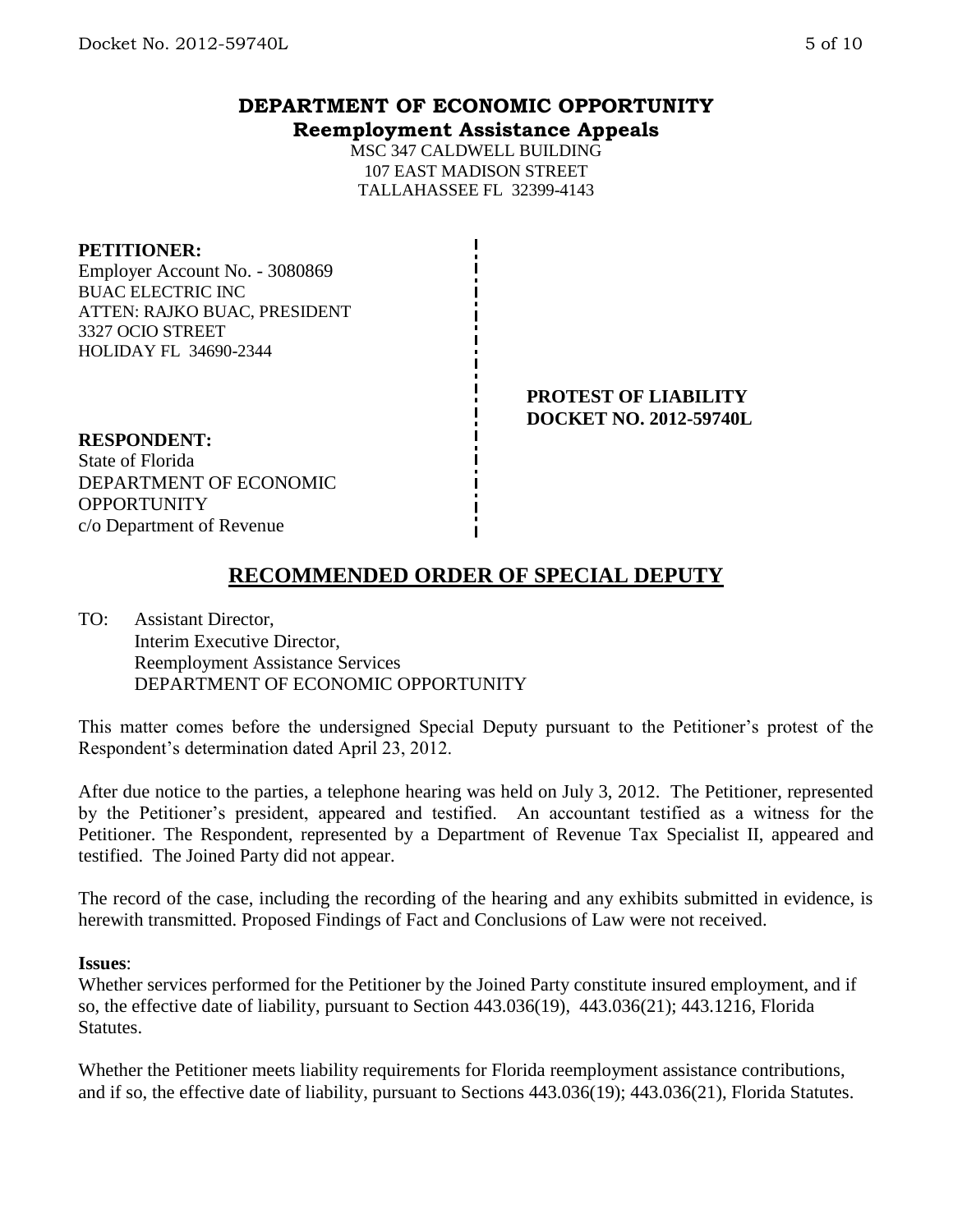# **Findings of Fact:**

- 1. The Petitioner is an "S" corporation that was formed on August 8, 2005, and since that time has been engaged in the business of residential electrical contracting.
- 2. The Petitioner's president is the sole officer of the corporation and has been active in the business since its inception. The wages of the Petitioner's president were reported to the Department of Revenue by a leasing company through the fourth quarter 2006.
- 3. The Joined Party performed services for the Petitioner as an electrician's helper at various times from October 2010, until February 2012. The Joined Party was a friend of the Petitioner's president. If the Petitioner needed help on a job and if the Joined Party was available, the Joined party would perform services for the Petitioner. At times the Joined Party worked with the Petitioner's president at the jobsite. At other times the Joined Party went to a job site alone to install light bulbs and cover plates and to pick-up pieces of wire. The Joined Party was not required to accept a job in order for the Petitioner to continue giving the Joined Party work. The Joined Party did not perform any work for the Petitioner from May 4, 2011, until October 20, 2011.
- 4. The Joined Party did not have set hours for work. If the Joined Party accompanied the Petitioner's president to the job site to act as a helper, the Joined Party was free to leave the job site at any time. If the Joined Party was given specific work to do, the Joined Party could leave the job site when the work was complete. When the Joined Party worked alone at job sites, the Petitioner informed the Joined Party of the date by which the work needed to be completed.
- 5. The Petitioner did not provide any training or otherwise instruct the Joined Party as to how to perform the work. The Petitioner's president checked the work performed by the Joined Party. The Joined Party was required to correct defective work without additional compensation.
- 6. The Joined Party used his personal hand tools to perform the work.
- 7. The Joined Party could subcontract the work and was free to perform similar work for others.
- 8. The Joined Party was paid on a weekly basis for completed jobs. The Joined Party did not invoice for his work. The Petitioner determined the amount of pay based upon the size of the job and the amount of the work performed by the Joined Party. The Petitioner did not withhold taxes from the Joined Party's pay. The Joined Party did not receive fringe benefits such as sick pay, vacation pay, or holiday pay. The Petitioner reported the Joined Party's earnings on a form 1099- MISC.
- 9. The Joined Party filed a claim for reemployment assistance (formerly unemployment compensation) benefits effective March 11, 2012. When the Joined Party did not receive credit for his earnings with the Petitioner, a *Request for Reconsideration of Monetary Determination*  was filed. An investigation was assigned to the Department of Revenue to determine if the Joined Party performed services for the Petitioner as an independent contractor or as an employee.
- 10. On April 23, 2012, the Department of Revenue issued a determination holding that the services performed by the Joined Party constitute insured employment retroactive to October 1, 2010. Additionally, the determination held the Petitioner liable for the payment of reemployment assistance contributions retroactive to April 1, 2007, based upon 20 weeks of corporate officer activity.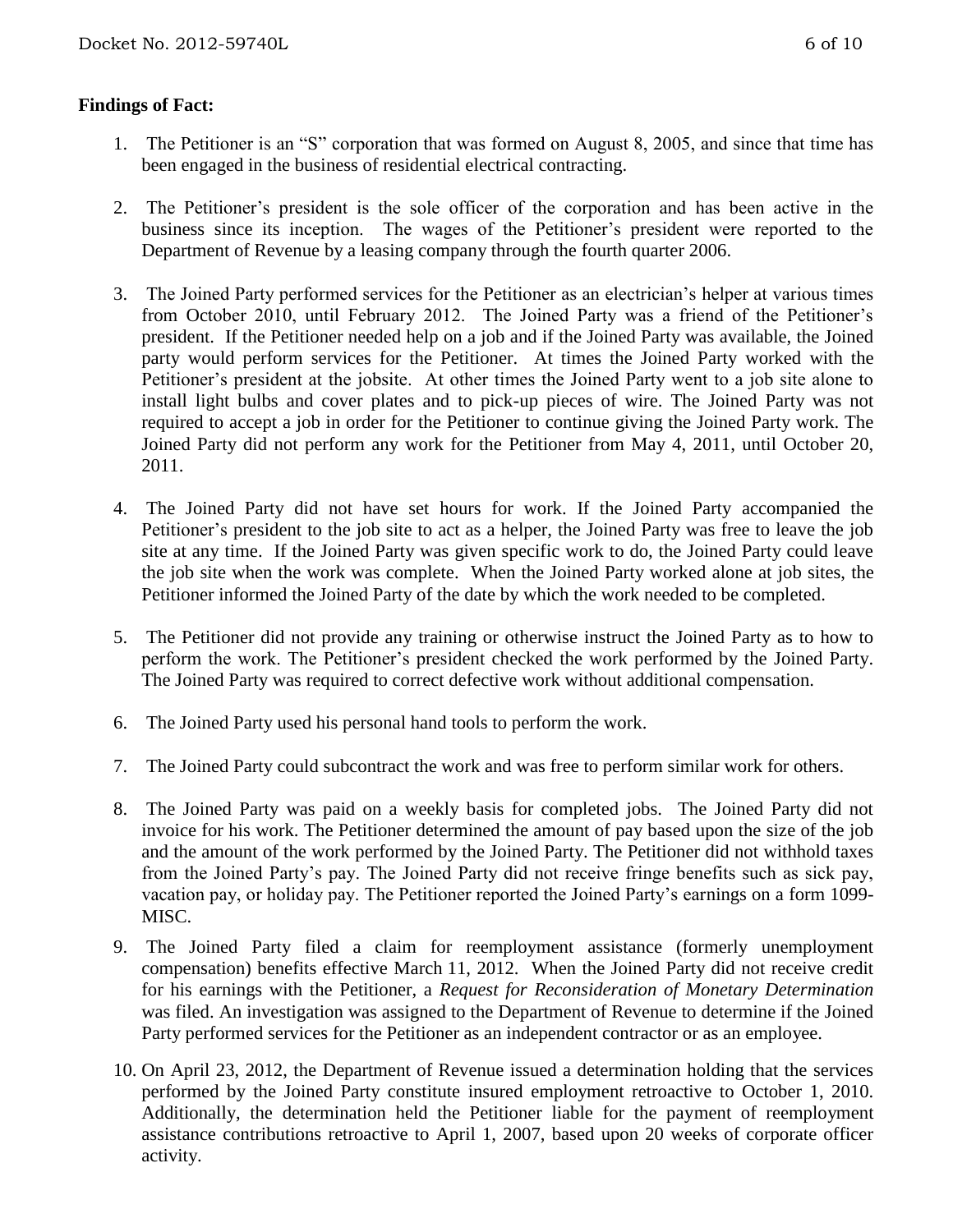# **Conclusions of Law:**

- 11. The issue in this case, whether services performed for the Petitioner constitute employment subject to the Florida Reemployment Assistance Program Law, is governed by Chapter 443, Florida Statutes. Section 443.1216(1)(2)2, Florida Statutes, provides that employment subject to the chapter includes service performed by individuals under the usual common law rules applicable in determining an employer-employee relationship.
- 12. The Supreme Court of the United States held that the term "usual common law rules" is to be used in a generic sense to mean the "standards developed by the courts through the years of adjudication." United States v. W.M. Webb, Inc., 397 U.S. 179 (1970).
- 13. The Supreme Court of Florida adopted and approved the tests in 1 Restatement of Law, Agency 2d Section 220 (1958), for use to determine if an employment relationship exists. See Cantor v. Cochran, 184 So.2d 173 (Fla. 1966); Miami Herald Publishing Co. v. Kendall, 88 So.2d 276 (Fla. 1956); Magarian v. Southern Fruit Distributors, 1 So.2d 858 (Fla. 1941); see also Kane Furniture Corp. v. R. Miranda, 506 So.2d 1061 (Fla. 2d DCA 1987).
- 14. Restatement of Law is a publication, prepared under the auspices of the American Law Institute, which explains the meaning of the law with regard to various court rulings. The Restatement sets forth a nonexclusive list of factors that are to be considered when judging whether a relationship is an employment relationship or an independent contractor relationship.
- 15. 1 Restatement of Law, Agency 2d Section 220 (1958) provides:
	- (1) A servant is a person employed to perform services for another and who, in the performance of the services, is subject to the other's control or right of control.
	- (2) The following matters of fact, among others, are to be considered: (a) the extent of control which, by the agreement, the business may exercise over the details of the work;

(b) whether or not the one employed is engaged in a distinct occupation or business; (c) the kind of occupation, with reference to whether, in the locality, the work is usually

done under the direction of the employer or by a specialist without supervision;

(d) the skill required in the particular occupation;

(e) whether the employer or the worker supplies the instrumentalities, tools, and the place of work for the person doing the work;

(f) the length of time for which the person is employed;

 $(g)$  the method of payment, whether by the time or by the job;

(h) whether or not the work is a part of the regular business of the employer;

(i) whether or not the parties believe they are creating the relation of master and servant;

- (j) whether the principal is or is not in business.
- 16. Comments in the Restatement explain that the word "servant" does not exclusively connote manual labor, and the word "employee" has largely replaced "servant" in statutes dealing with various aspects of the working relationship between two parties.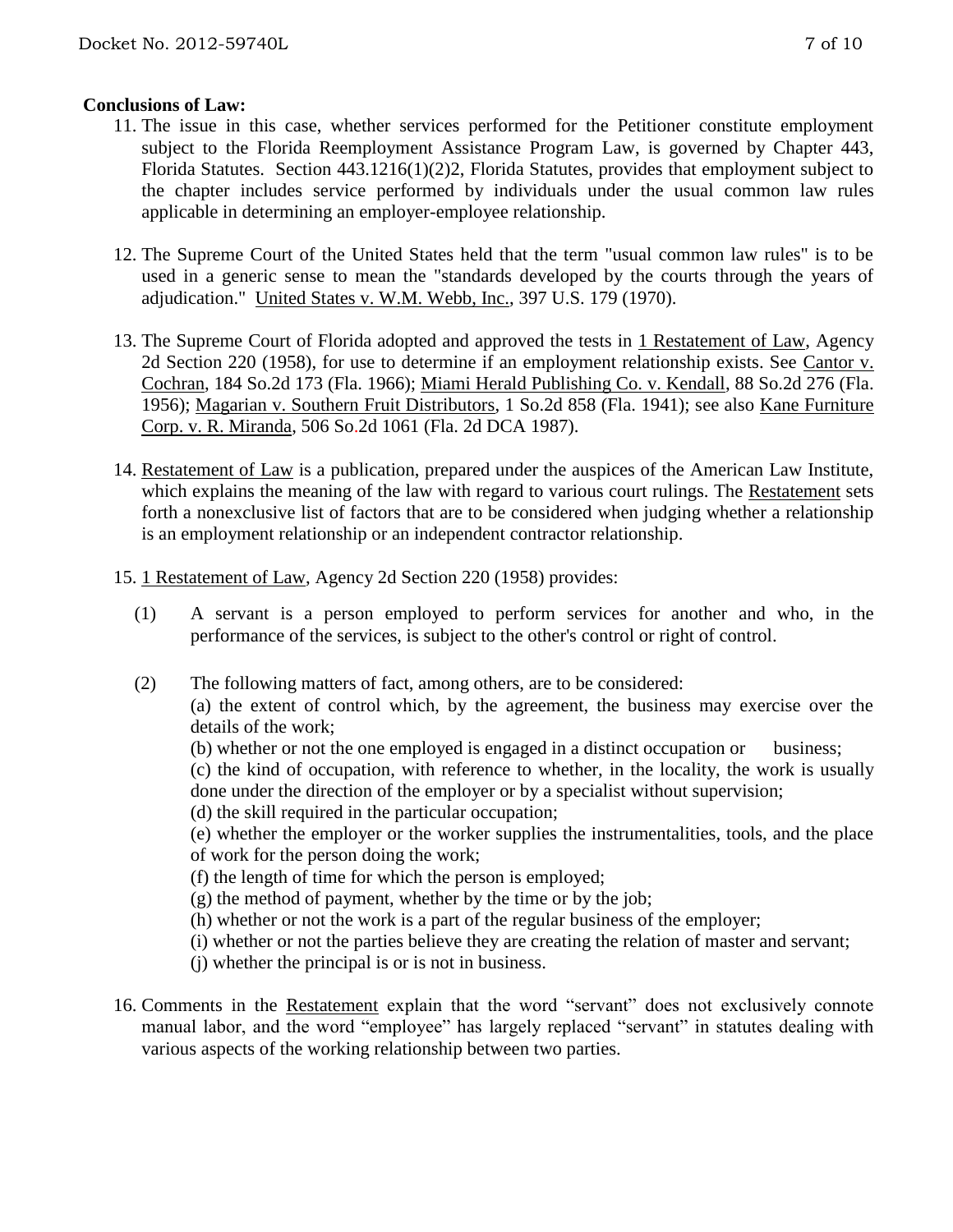- 17. In Department of Health and Rehabilitative Services v. Department of Labor & Employment Security, 472 So.2d 1284 (Fla. 1<sup>st</sup> DCA 1985) the court confirmed that the factors listed in the Restatement are the proper factors to be considered in determining whether an employeremployee relationship exists. However, in citing La Grande v. B&L Services, Inc., 432 So.2d 1364, 1366 (Fla.  $1<sup>st</sup>$  DCA 1983), the court acknowledged that the question of whether a person is properly classified an employee or an independent contractor often cannot be answered by reference to "hard and fast" rules, but rather must be addressed on a case-by-case basis.
- 18. The record reflects the lack of an express agreement between the parties as to the working relationship. In the absence of an express agreement, the actual practice of the parties should be examined. Keith v. News Sun Sentinel Co., 667 So.2d 167 (Fla. 1995).
- 19. The Joined Party was informed by the Petitioner of opportunities to perform work. The Joined Party could accept or decline the work. The Joined Party was free to perform work for others.
- 20. The Petitioner did not provide any training to the Joined Party. The Petitioner did not instruct the Joined Party as to how to perform the work. The Joined Party used his own hand tools. The Joined Party was required to correct mistakes without additional compensation.
- 21. The Joined Party was not required to work set hours. The Petitioner required only that the work be completed by a particular date.
- 22. The Petitioner did not withhold taxes from the Joined Party's pay. The Petitioner did not provide any fringe benefits to the Joined Party. The Petitioner reported the Joined Party's earnings as nonemployee compensation. Although the Petitioner determined the amount of pay, the Joined Party was paid by the job rather than by time.
- 23. A preponderance of the evidence presented in this case reveals that the Petitioner did not establish sufficient control over the Joined Party as to create an employer-employee relationship.
- 24. Section 443.1216(1)(a), Florida Statutes, provides in part:

(1)(a) The employment subject to this chapter includes a service performed, including a service performed in interstate commerce, by:

1. An officer of a corporation.

2. An individual who, under the usual common-law rules applicable in determining the employer-employee relationship, is an employee.

- 25. The Petitioner is a corporation. The Petitioner's president performs services for the corporation. As such, the Petitioner's president is a statutory employee.
- 26. Section 443.1215, Florida Statutes, provides:
	- (1) Each of the following employing units is an employer subject to this chapter:
	- (a) An employing unit that:

1. In a calendar quarter during the current or preceding calendar year paid wages of at least \$1,500 for service in employment; or

2. For any portion of a day in each of 20 different calendar weeks, regardless of whether the weeks were consecutive, during the current or preceding calendar year, employed at least one individual in employment, irrespective of whether the same individual was in employment during each day.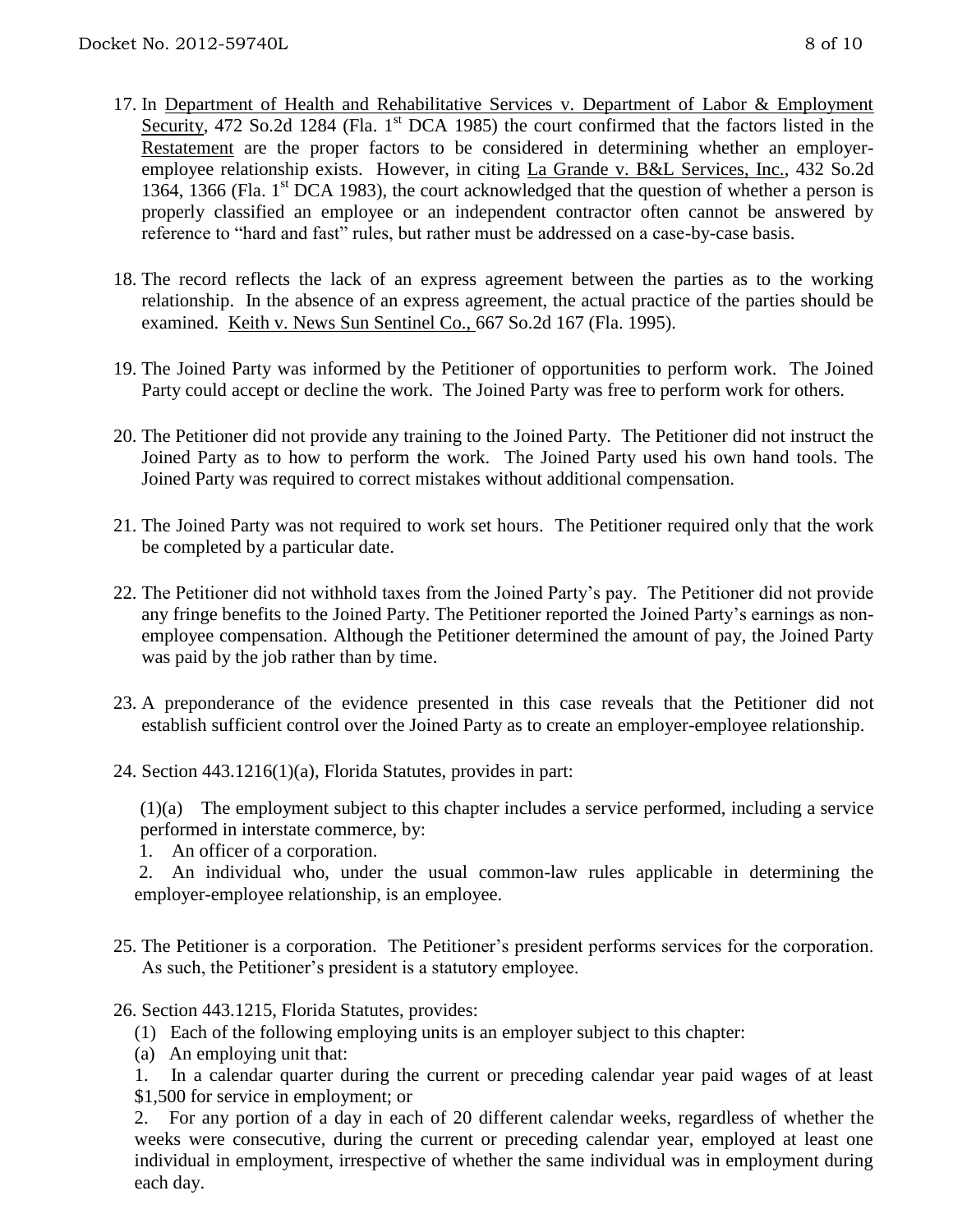- 27. Rule 73B-10.032(1), Florida Administrative Code, provides that each employing unit must maintain records pertaining to remuneration for services performed for a period of five years following the calendar year in which the services were rendered.
- 28. The Petitioner's president has been active in the business since 2005. Through the fourth quarter 2006, the wages of the Petitioner's employer were reported by a leasing company. Accordingly, the Petitioner meets the liability requirements for Florida reemployment assistance contributions effective April 1, 2007.

**Recommendation:** It is recommended that the determination dated April 23, 2012 be MODIFIED. It is recommended that the portion of the determination holding that the services performed for the Petitioner by the Joined Party constitute insured employment be REVERSED. It is further recommended that the portion of the determination holding the Petitioner liable for the payment of reemployment assistance contributions retroactive to April 1, 2007, based upon corporate officer activity, be AFFIRMED.

Respectfully submitted on August 14, 2012.



SUSAN WILLIAMS, Special Deputy Office of Appeals

A party aggrieved by the *Recommended Order* may file written exceptions to the Director at the address shown above within fifteen days of the mailing date of the *Recommended Order*. Any opposing party may file counter exceptions within ten days of the mailing of the original exceptions. A brief in opposition to counter exceptions may be filed within ten days of the mailing of the counter exceptions. Any party initiating such correspondence must send a copy of the correspondence to each party of record and indicate that copies were sent.

Una parte que se vea perjudicada por la *Orden Recomendada* puede registrar excepciones por escrito al Director Designado en la dirección que aparece arriba dentro de quince días a partir de la fecha del envío por correo de la *Orden Recomendada*. Cualquier contraparte puede registrar contra-excepciones dentro de los diez días a partir de la fecha de envió por correo de las excepciones originales. Un sumario en oposición a contra-excepciones puede ser registrado dentro de los diez días a partir de la fecha de envío por correo de las contra-excepciones. Cualquier parte que dé inicio a tal correspondencia debe enviarle una copia de tal correspondencia a cada parte contenida en el registro y señalar que copias fueron remitidas.

Yon pati ke *Lòd Rekòmande* a afekte ka prezante de eksklizyon alekri bay Direktè Adjwen an lan adrès ki parèt anlè a lan yon peryòd kenz jou apati de dat ke *Lòd Rekòmande* a te poste a. Nenpòt pati ki fè opozisyon ka prezante objeksyon a eksklizyon yo lan yon peryòd dis jou apati de lè ke objeksyon a eksklizyon orijinal yo te poste. Yon dosye ki prezante ann opozisyon a objeksyon a eksklizyon yo, ka prezante lan yon peryòd dis jou apati de dat ke objeksyon a eksklizyon yo te poste. Nenpòt pati ki angaje yon korespondans konsa dwe voye yon kopi kourye a bay chak pati ki enplike lan dosye a e endike ke yo te voye kopi yo.

<u> Shonew D. Bans</u>

**August 14, 2012**<br> **August 14, 2012** SHANEDRA Y. BARNES, Special Deputy Clerk<br> **August 14, 2012** 

**Date Mailed:**